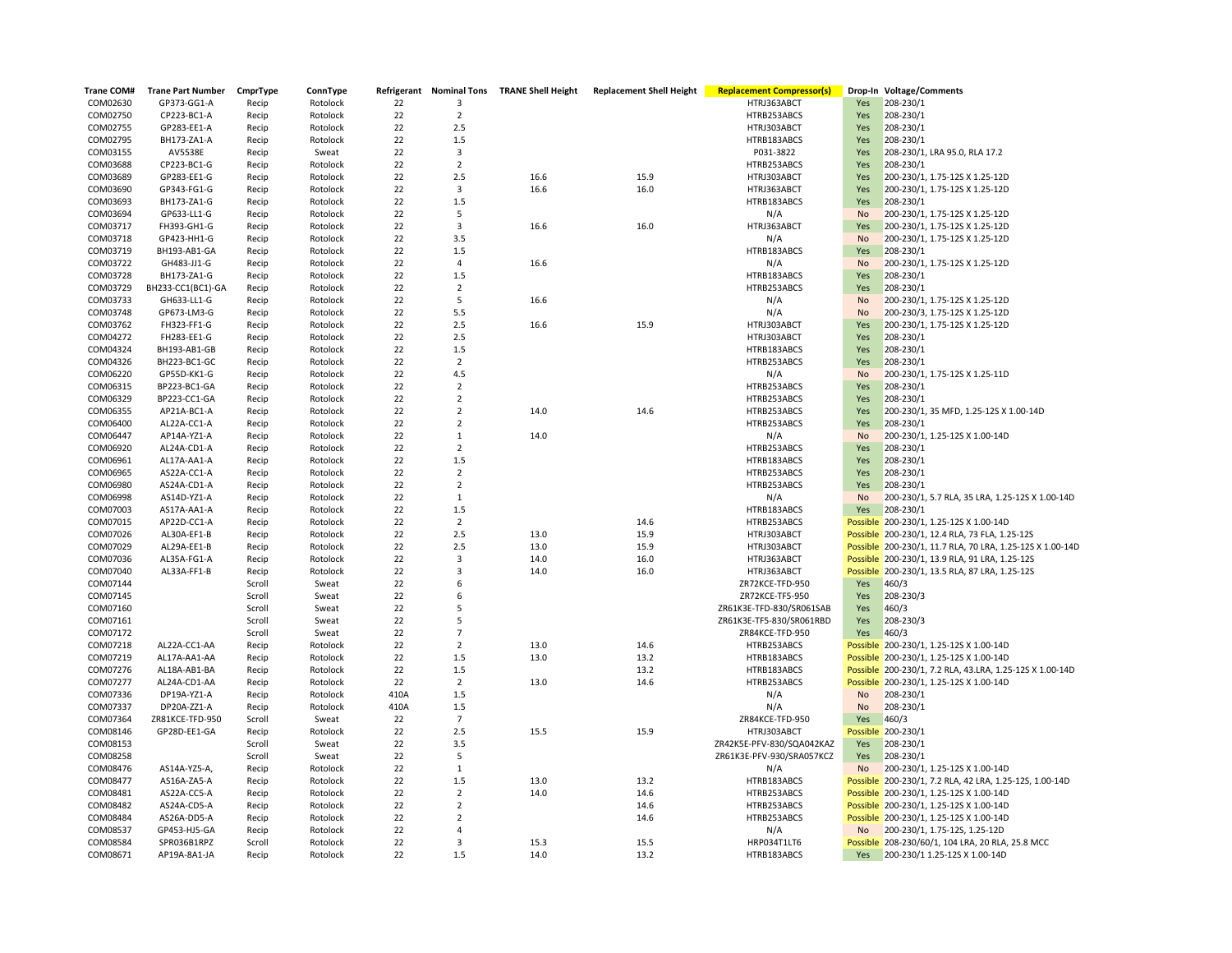| Trane COM# | <b>Trane Part Number</b> | CmprType | ConnType            | Refrigerant | <b>Nominal Tons</b> | <b>TRANE Shell Height</b> | <b>Replacement Shell Height</b> | <b>Replacement Compressor(s)</b>   |                | Drop-In Voltage/Comments                             |
|------------|--------------------------|----------|---------------------|-------------|---------------------|---------------------------|---------------------------------|------------------------------------|----------------|------------------------------------------------------|
| COM08672   | AP24A-CD1-JA             | Recip    | Rotolock            | 22          | $\overline{2}$      | 14.0                      | 14.6                            | HTRB253ABCS                        | Yes            | 200-230/1 1.25-12S X 1.00-14D                        |
| COM08673   | GP293-EF1-JA             | Recip    | Rotolock            | 22          | 2.5                 | 15.6                      | 15.9                            | HTRJ303ABCT                        | Yes            | 200-230/1, 1.75-12S, 1.25-12D                        |
| COM08674   | GP423-HH1-JA             | Recip    | Rotolock            | 22          | 3.5                 |                           |                                 | N/A                                | No             | 200-230/1, 1.75-12S, 1.25-12D                        |
| COM08675   | AP14A-YZ1-JA             | Recip    | Rotolock            | 22          | 1                   | 15.6                      |                                 | N/A                                | <b>No</b>      | 200-230/1 1.25-12S X 1.00-14D                        |
| COM08676   | GP373-8F1-JA             | Recip    | Rotolock            | 22          | $\overline{3}$      | 15.6                      | 16.0                            | HTRJ363ABCT                        | Yes            | 200-230/1, 1.75-12S, 1.25-12D                        |
| COM08677   | AP20A-BB1-JA             | Recip    | Rotolock            | 22          | $1.5$               |                           |                                 | HTRB183ABCS                        |                | Possible 200-230/1 1.25-12S X 1.00-14D               |
| COM08678   | AP26A-9C1-JA             | Recip    | Rotolock            | 22          | $\overline{2}$      |                           | 14.6                            | HTRB253ABCS                        |                | Possible 200-230/1                                   |
| COM08766   | GP433-3H1-J              | Recip    | Rotolock            | 22          | 3.5                 |                           |                                 | N/A                                | No             | 200-230/1, 1.75-12S, 1.25-12D                        |
| COM08809   | SPA054A1RPZ              | Scroll   | Rotolock            | 410A        | 4.5                 | 16.2                      | 17.2                            | HRH051U1LT6                        |                | Possible 208-230/1, 1.25-12S X 1.00-14D              |
| COM08846   |                          | Scroll   | Sweat               | 410A        | $\overline{7}$      |                           |                                 | ZP83KCE-TF5-950                    | Yes            | 208-230/3                                            |
| COM08847   |                          | Scroll   | Sweat               | 410A        | $\overline{7}$      |                           |                                 | ZP83KCE-TFD-950                    | Yes            | 460/3                                                |
| COM08919   | SXA031C1RPZ              | Scroll   | Rotolock            | 410A        | 2.5                 | 15.3                      | 15.5                            | HRH032U1LT6                        |                | Possible 200-230/1 1.25-12S X 1.00-14D               |
| COM08938   | RK233ET-022-A4           | Rotary   | 1.5 Ton Rotary R-22 | 22          | $1.5$               |                           |                                 | P031-1825                          |                | Possible 208-230/1                                   |
| COM08943   | AP14D-YZ1-BA             | Recip    | Rotolock            | 22          | $\mathbf{1}$        |                           |                                 | N/A                                | No             | 200-230/1 1.25-12S X 1.00-14D                        |
| COM08944   | AP21D-BC1-BA             | Recip    | Rotolock            | 22          | $\overline{2}$      | 14.0                      | 14.6                            | HTRB253ABCS                        |                | Possible 200-230/60/1 (1.25-12suction, 1.00-14D      |
| COM08945   | FH32D-FF1-HA             | Recip    | Rotolock            | 22          | 3                   | 15.6                      | 16.0                            | HTRJ363ABCT                        |                | Possible 200-230/60/1. (1.75-12 suction 1.25-12 d    |
| COM08946   | GP42D-HH1-HA             | Recip    | Rotolock            | 22          | 3.5                 |                           |                                 | N/A                                | No             | 200-230/1, 1.75-12S, 1.25-12D                        |
| COM08968   | SXA038B1RPZ              | Scroll   | Rotolock            | 410A        | $\overline{3}$      | 16.5                      | 15.5                            | HRH036U1LT6                        |                | Possible 208-230/60/1, 1.25-12S X 1.00-14D           |
| COM08970   | SXA042B1RPZ              | Scroll   | Rotolock            | 410A        | 3.5                 | 16.5                      | 16.5                            | HRH040U1LT6                        |                | Possible 208-230/60/1, 1.25-12S X 1.00-14D           |
| COM09012   |                          | Scroll   | Rotolock            | 410A        | 4.5                 | 16.4                      | 17.2                            | HRM054U2LT6A                       |                | Possible 208-230/3                                   |
| COM09013   |                          | Scroll   | Rotolock            | 410A        | 4.5                 | 16.4                      | 17.2                            | HRP054T4LT6                        | Possible 460/3 |                                                      |
| COM09081   | ZP83KCE-TF5-950          | Scroll   | Sweat               | 410A        | $\overline{7}$      |                           |                                 | ZP83KCE-TF5-950                    | Yes            | 208-230/3                                            |
| COM09082   | ZP83KCE-TFD-950          | Scroll   | Sweat               | 410A        | $\overline{7}$      |                           |                                 | ZP83KCE-TFD-950                    | Yes            | 460/3                                                |
| COM09280   | DP19D-YY1-KA             | Recip    | Rotolock            | 410A        | 1.5                 |                           |                                 | N/A                                | No             | 200-230/1, 1.25-12S X 1.00-14D                       |
| COM09282   | HP38D-8D1-KA             | Recip    | Rotolock            | 410A        | 3                   |                           |                                 | N/A                                | <b>No</b>      | 200-230/1, 1.75-12S X 1.25-14D                       |
| COM09523   | DP12A-VV1-KA             | Recip    | Rotolock            | 410A        | $\mathbf{1}$        |                           |                                 | N/A                                | <b>No</b>      | 200-230/1, 1.25-12S X 1.00-14D                       |
| COM09524   | DP15A-WX1-KA             | Recip    | Rotolock            | 410A        | 1                   |                           |                                 | N/A                                | <b>No</b>      | 200-230/1, 1.25-12S X 1.00-14D                       |
| COM09572   | ZP20K5E-PFV-830          | Scroll   | Sweat               | 410A        | 1.75                |                           |                                 | ZP20K5E-PFV-830/APA020KAC          | Yes            | 208-230/1                                            |
| COM09574   | ZP24K5E-PFV-830          | Scroll   | Sweat               | 410A        | $\overline{2}$      |                           |                                 | ZP24K5E-PFV-830/APA024KAB          | Yes            | 208-230/1                                            |
| COM09580   | ZP34K5E-PFV-830          | Scroll   | Sweat               | 410A        | 2.75                |                           |                                 | ZP34K5E-PFV-830/APA032KAG          | Yes            | 208-230/1                                            |
| COM09657   |                          | Scroll   | Sweat               | 410A        | 6                   |                           |                                 | ZP72KCE-TFD-950                    | Yes            | 460/3                                                |
| COM09704   |                          | Scroll   | Sweat               | 410A        | 3.5                 |                           |                                 | ZP42K5E-TFD-830                    | Yes            | 460/3                                                |
| COM09756   | SXA042B1BPZ              | Scroll   | Sweat               | 410A        | 3.5                 | 16.2                      | 16.5                            | HRH040U1LT6                        | Possible       | 208-230/1                                            |
| COM09756   | SXA042B1BPZ              | Scroll   | Sweat               | 410A        | 3.5                 |                           |                                 | ZP42K5E-PFV-830/AQA042KAE          | Yes            | 208-230/1                                            |
| COM09757   |                          | Scroll   | Sweat               | 410A        | 4.5                 |                           |                                 | ZP54K5E-PFV-830/ABA054KAC          | Yes            | 208-230/1                                            |
| COM09766   |                          | Scroll   | Sweat               | 410A        | 5                   |                           |                                 | ZP61K5E-TFD-830                    | Yes            | 460/3                                                |
| COM09769   |                          | Scroll   | Sweat               | 410A        | 6                   |                           |                                 | ZP72KCE-TF5-950                    | Yes            | 208-230/3                                            |
| COM09949   |                          | Scroll   | Sweat               | 22          | 4.5                 |                           |                                 | ZR54K5E-TFD-830                    | Yes            | 460/3                                                |
| COM10022   | SXR021C1RPZ              | Scroll   | Rotolock            | 22          | 1.75                |                           |                                 | N/A                                | No             | 208-230/1, 1.25S X 1D; USES OIL00027 (34 OZ. CHARGE) |
| COM10023   |                          | Scroll   | Rotolock            | 22          | $\overline{2}$      | 15.3                      | 15.5                            | HRP025T1LT6                        | Possible       |                                                      |
| COM10025   |                          | Scroll   | Rotolock            | 22          | 2.5                 | 15.3                      | 15.5                            | HRM032U1LT6A                       | Possible       |                                                      |
| COM10026   |                          | Scroll   | Rotolock            | 22          | 3                   | 15.3                      | 15.5                            | HRP034T1LT6                        | Possible       |                                                      |
| COM10032   | SXA031C1BPZ              | Scroll   | Sweat               | 410A        | 2.5                 | 15.3                      | 15.5                            | HRH032U1LT6                        |                | Possible 208-230/1                                   |
| COM10032   | SXA031C1BPZ              | Scroll   | Sweat               | 410A        | 2.5                 |                           |                                 | ZP31K5E-PFV-830/APA032KAG          | Yes            | 208-230/1                                            |
| COM10033   |                          | Scroll   | Sweat               | 410A        | 2.5                 |                           |                                 | ZP31K5E-TF5-830                    | Yes            | 208-230/3                                            |
| COM10034   |                          | Scroll   | Sweat               | 410A        | 2.5                 |                           |                                 | ZP31K5E-TFD-830                    | Yes            | 460/3                                                |
| COM10048   |                          | Scroll   | Sweat               | 410A        | 3                   |                           |                                 | ZP36K5E-PFV-830/AQA038KAB          | Yes            | 208-230/1                                            |
| COM07363   | ZR81KCE-TF5-950          | Scroll   | Sweat               | 22          | $\overline{7}$      |                           |                                 | ZR84KCE-TF5-950                    | Yes            | 208-230/3                                            |
| COM10049   |                          | Scroll   | Sweat               | 410A        | $\overline{3}$      |                           |                                 | ZP38K5E-TF5-830                    | Yes            | 208-230/3                                            |
| COM10050   |                          | Scroll   | Sweat               | 410A        | $\overline{3}$      |                           |                                 | ZP38K5E-TFD-830                    | Yes            | 460/3                                                |
| COM10071   |                          | Scroll   | Sweat               | 410A        | 4.25                |                           |                                 | ZP49K5E-PFV-830/ABA049KAB          | Yes            | 208-230/1                                            |
| COM10212   |                          | Scroll   | Sweat               | 410A        | 5                   |                           |                                 | ZP61K5E-TF5-830                    | Yes            | 208-230/3                                            |
| COM10240   |                          | Scroll   | Rotolock            | 22          | 2.5                 | 15.3                      | 15.5                            | HRM034U2LT6A                       | Possible       |                                                      |
| COM10244   |                          | Scroll   | Rotolock            | 22          | $\overline{3}$      | 16.2                      | 15.5                            | HRP038T2LT6                        | Possible       |                                                      |
| COM10245   |                          | Scroll   | Rotolock            | 22          | 3                   | 16.2                      | 15.5                            | HRP038T4LT6                        | Possible       |                                                      |
|            |                          |          |                     |             |                     |                           |                                 |                                    |                |                                                      |
| COM10247   |                          | Scroll   | Sweat               | 22<br>22    | 3.5<br>3.5          |                           |                                 | ZR42K5E-TF5-830<br>ZR42K5E-TFD-830 | Yes            | 208-230/3<br>460/3                                   |
| COM10249   |                          | Scroll   | Sweat               | 22          | $\overline{4}$      |                           |                                 |                                    | Yes            |                                                      |
| COM10252   |                          | Scroll   | Sweat               | 22          | $\overline{4}$      |                           |                                 | ZR48K5E-PFV-830/SR047KBZ           | Yes            | 208-230/1                                            |
| COM10253   |                          | Scroll   | Sweat               | 22          | $\overline{4}$      |                           |                                 | ZR48K5E-TF5-830                    | Yes<br>Yes     | 208-230/3                                            |
| COM10255   |                          | Scroll   | Sweat               |             |                     |                           |                                 | ZR48K5E-TFD-830                    |                | 460/3                                                |
| COM10258   |                          | Scroll   | Sweat               | 22<br>22    | 4.5                 |                           |                                 | ZR54K5E-PFV-830/SRA053KAZ          | Yes            | 208-230/1                                            |
| COM10259   |                          | Scroll   | Sweat               |             | 4.5                 |                           |                                 | ZR54K5E-TF5-830                    | Yes            | 208-230/3                                            |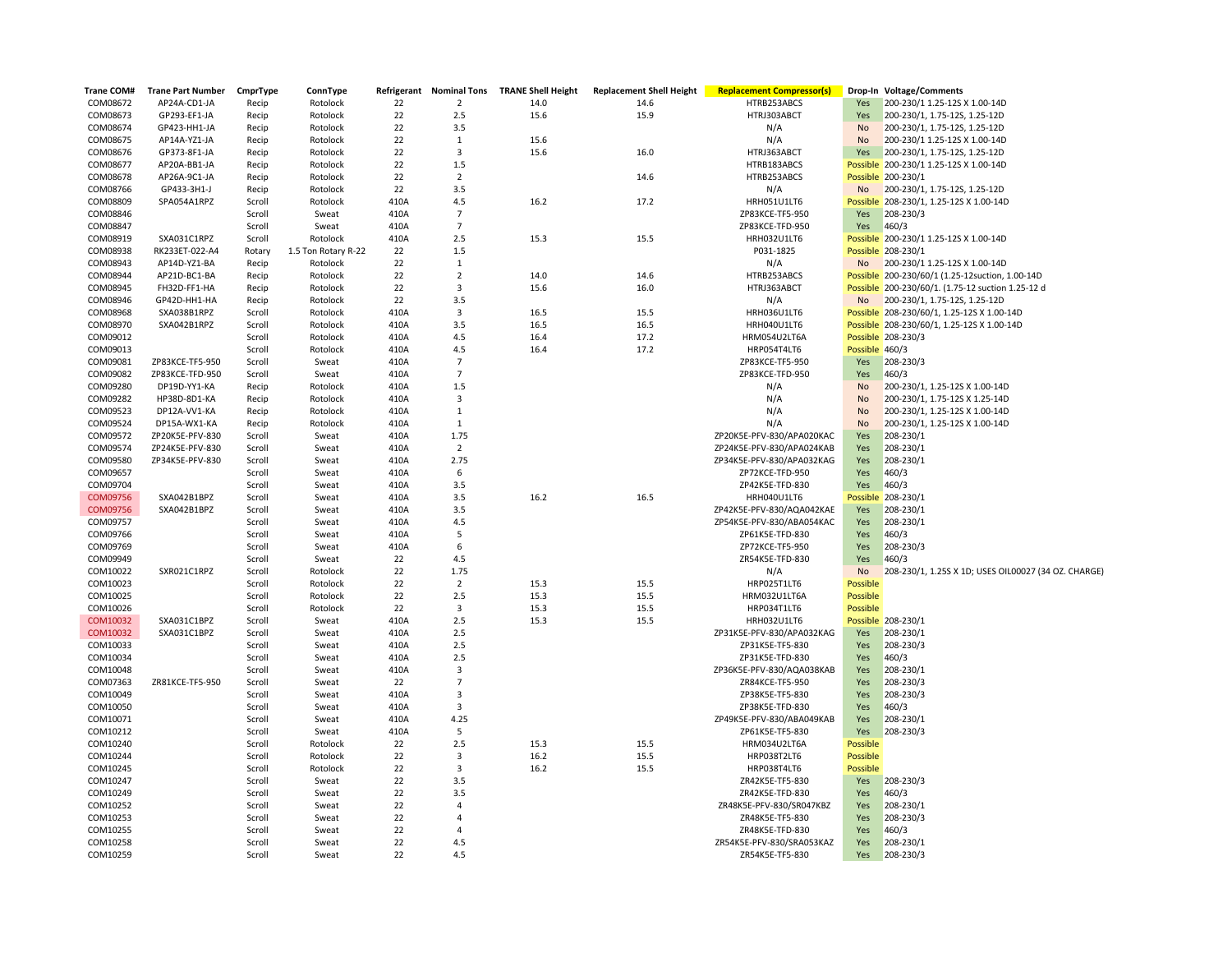| Trane COM# | <b>Trane Part Number</b> | CmprType | ConnType |          |                         | Refrigerant Nominal Tons TRANE Shell Height | <b>Replacement Shell Height</b> | <b>Replacement Compressor(s)</b> |            | Drop-In Voltage/Comments                       |
|------------|--------------------------|----------|----------|----------|-------------------------|---------------------------------------------|---------------------------------|----------------------------------|------------|------------------------------------------------|
| COM10267   | SXA025C1RPZ              | Scroll   | Rotolock | 410A     | $\overline{2}$          |                                             |                                 | N/A                              | No         | 208-230/1, 1.25S X 1D, USES OIL00094           |
| COM10270   | SXA036B1RPZ              | Scroll   | Rotolock | 410A     | 3                       | 16.2                                        | 15.5                            | HRH036U1LT6                      |            | Possible 208-230/1, 1.25S X 1D, USES OIL00094  |
| COM10275   |                          | Scroll   | Sweat    | 410A     | 3.5                     |                                             |                                 | ZP42K5E-TF5-830                  | Yes        | 208-230/3                                      |
| COM10277   | SXA044B1RPZ              | Scroll   | Rotolock | 410A     | 3.5                     | 16.2                                        | 1635                            | HRH040U1LT6                      |            | Possible 208-230/1, 1.25S X 1D, USES OIL00094  |
| COM10280   | SXA057B1RPZ              | Scroll   | Rotolock | 410A     | 5                       | 16.2                                        | 17.2                            | HRH054U1LT6                      |            | Possible 208-230/1, 1.25S X 1D, USES OIL00094  |
| COM10335   | AP19A-8A1-JB             | Recip    | Sweat    | 22       | 1.5                     |                                             |                                 | HCRB183ABCA                      |            | Possible 200-230/60/1                          |
| COM10337   | AP24A-CD1-JB             | Recip    | Sweat    | 22       | $\overline{2}$          |                                             |                                 | HCRB243ABCA                      |            | Possible 200-230/60/1                          |
| COM10411   | AP24A-CD1-LB             | Recip    | Sweat    | 22       | $\overline{2}$          |                                             |                                 | HCRB243ABCA                      |            | Possible 208-230/60/1                          |
| COM10603   | ZP54K5E-TF5-830          | Scroll   | Sweat    | 410A     | 4.5                     |                                             |                                 | ZP54K5E-TF5-830                  | Yes        | 208-230/3                                      |
| COM10605   | ZP31K5E-TFD-830          | Scroll   | Sweat    | 410A     | 2.5                     |                                             |                                 | ZP31K5E-TFD-830                  | Yes        | 460/3                                          |
| COM10608   | ZP25K5E-PFV-830          | Scroll   | Sweat    | 410A     | $\overline{2}$          |                                             |                                 | ZP25K5E-PFV-830/APA024KAB        | Yes        | 208-230/1                                      |
| COM10609   | ZP54K5E-PFV-830          | Scroll   | Sweat    | 410A     | 4.5                     |                                             |                                 | ZP54K5E-PFV-830/ABA054KAC        | Yes        | 208-230/1                                      |
| COM10610   | ZP54K5E-TFD-830          | Scroll   | Sweat    | 410A     | 4.5                     |                                             |                                 | ZP54K5E-TFD-830                  | Yes        | 460/3                                          |
| COM10612   | ZP31K5E-PFV-830          | Scroll   | Sweat    | 410A     | 2.5                     |                                             |                                 | ZP31K5E-PFV-830/APA032KAG        | Yes        | 208-230/1                                      |
| COM10618   | ZP31K5E-TF5-830          | Scroll   | Sweat    | 410A     | 2.5                     |                                             |                                 | ZP31K5E-TF5-830                  | Yes        | 208-230/3                                      |
| COM10632   | ZR54K5E-TFD-800          | Scroll   | Sweat    | 22       | 4.5                     |                                             |                                 | ZR54K5E-TFD-830                  | Yes        | 460/3                                          |
| COM10640   | ZP36K5E-PFV-830          | Scroll   | Sweat    | 410A     | 3                       |                                             |                                 | ZP36K5E-PFV-830/AQA038KAB        | Yes        | 208-230/1                                      |
| COM10960   | TXA030C1RTZ              | Scroll   | Rotolock | 410A     | $\overline{2}$          |                                             |                                 | N/A                              | No         | 200-230/60/1                                   |
| COM10963   | TXA040B1RTZ              | Scroll   | Rotolock | 410A     | 3.5                     | 16.5                                        | 16.5                            | HRH040U1LT6                      |            | Possible 200-230/60/1                          |
| COM10966   | TXA049B1RTZ              | Scroll   | Rotolock | 410A     | 4                       | 16.5                                        | 17.2                            | HRH048U1LT6                      |            | Possible 200-230/60/1                          |
| COM11165   | ZR25K5E-PFV-800          | Scroll   | Sweat    | 22       | $\overline{2}$          |                                             |                                 | ZR25K5E-PFV-830/SQA026KAZ        | Yes        | 208-230/1                                      |
| COM11166   | ZR32K5E-PFV-800          | Scroll   | Sweat    | 22       | 2.5                     |                                             |                                 | ZR32K5E-PFV-830/SQA032KAZ        | Yes        | 208-230/1                                      |
| COM11167   | ZR38K5E-PFV-800          | Scroll   | Sweat    | 22       | 3                       |                                             |                                 | ZR38K5E-PFV-830/SQA038KAZ        | Yes        | 208-230/1                                      |
| COM11168   | ZR42K5E-PFV-800          | Scroll   | Sweat    | 22       | 3.5                     |                                             |                                 | ZR42K5E-PFV-830/SQA042KAZ        | Yes        | 208-230/1                                      |
| COM11169   | ZR48K5E-PFV-800          | Scroll   | Sweat    | 22       | $\overline{4}$          |                                             |                                 | ZR48K5E-PFV-830/SR047KBZ         | Yes        | 208-230/1                                      |
| COM11170   | ZR57K3E-PFV-930          | Scroll   | Sweat    | 22       | 4.75                    |                                             |                                 | ZR57K3E-PFV-930/SRA057KCZ        | Yes        |                                                |
| COM11171   | ZR61K3E-PFV-930          | Scroll   | Sweat    | 22       | 5                       |                                             |                                 | ZR61K3E-PFV-930/SRA057KCZ        | Yes        | 208-230/1<br>208-230/1                         |
| COM11172   | ZR48K5E-TF5-800          |          |          | 22       | $\overline{4}$          |                                             |                                 | ZR48K5E-TF5-830                  |            |                                                |
| COM11174   |                          | Scroll   | Sweat    | 22       | 5                       |                                             |                                 |                                  | Yes        | 208-230/3                                      |
|            | ZR61K3E-TF5-930          | Scroll   | Sweat    | 22       | 6                       |                                             |                                 | ZR61K3E-TF5-830/SR061RBD         | Yes<br>Yes | 208-230/3                                      |
| COM11175   | ZR72KCE-TF5-950          | Scroll   | Sweat    |          | $\overline{4}$          |                                             |                                 | ZR72KCE-TF5-950                  |            | 208-230/3                                      |
| COM11177   | ZR48K5E-TFD-800          | Scroll   | Sweat    | 22       |                         |                                             |                                 | ZR48K5E-TFD-830                  | Yes        | 460/3                                          |
| COM11179   | ZR61K3E-TFD-930          | Scroll   | Sweat    | 22       | 5                       |                                             |                                 | ZR61K3E-TFD-830/SR061SAB         | Yes        | 460/3                                          |
| COM11181   | ZR72KCE-TFD-950          | Scroll   | Sweat    | 22       | 6                       |                                             |                                 | ZR72KCE-TFD-950                  | Yes        | 460/3                                          |
| COM11187   | SXE021C1RPZ              | Scroll   | Rotolock | 22       | 1.75                    |                                             |                                 | N/A                              | <b>No</b>  | 208-230/1, SUCTION 3/4, DISCHARGE 1/2          |
| COM11190   | SXE028B1RPZ              | Scroll   | Rotolock | 22       | 2.5                     | 15.3                                        | 15.5                            | HRM032U1LT6A                     |            | Possible 208-230/1, SUCTION 3/4, DISCHARGE 1/1 |
| COM11192   | SXE032C1RPZ              | Scroll   | Rotolock | 22<br>22 | 2.5                     | 15.3                                        | 15.5                            | HRP034T1LT6                      |            | Possible 208-230/1, SUCTION 3/4, DISCHARGE 1/2 |
| COM11194   | SXE038B1RPZ              | Scroll   | Rotolock |          | $\overline{\mathbf{3}}$ | 15.3                                        | 15.5                            | HRP034T1LT6                      |            | Possible 208-230/1, SUCTION 7/8, DISCHARGE 1/2 |
| COM11197   | SXE042B1RPZ              | Scroll   | Rotolock | 22       | 3.5                     | 16.4                                        | 15.5                            | HRP042T1LT6                      |            | Possible 208-230/1, SUCTION 7/8, DISCHARGE 1/1 |
| COM11198   | SXE044B1RPZ              | Scroll   | Rotolock | 22       | 3.5                     | 16.4                                        | 15.5                            | HRP042T1LT6                      |            | Possible 208-230/1, SUCTION 7/8, DISCHARGE 1/2 |
| COM11200   | SXE048B1RPZ              | Scroll   | Rotolock | 22       | 4                       | 16.5                                        | 16.5                            | HRM047U1LT6A                     |            | Possible 208-230/1, SUCTION 7/8, DISCHARGE 1/1 |
| COM11202   | SXE054B1RPZ              | Scroll   | Rotolock | 22       | 4.5                     | 16.4                                        | 17.2                            | HRM054U1LT6A                     |            | Possible 208-230/1, SUCTION 7/8, DISCHARGE 1/1 |
| COM11204   | SPE061B1RPZ              | Scroll   | Rotolock | 22       | 5                       | 17.2                                        | 17.2                            | HRP060T1LT6                      |            | Possible 208-230/1, SUCTION 7/8, DISCHARGE 1/2 |
| COM11211   | SXE042B3RPZ              | Scroll   | Rotolock | 22       | 3.5                     | 16.4                                        | 15.5                            | HRM042U2LT6A                     |            | Possible 208-230/3, SUCTION 7/8, DISCHARGE 1/2 |
| COM11263   | ZR21K5E-PFV-800          | Scroll   | Sweat    | 22       | 1.75                    |                                             |                                 | ZR21K5E-PFV-830/SQA022KAZ        | Yes        | 208-230/1                                      |
| COM11264   | ZR28K5E-PFV-800          | Scroll   | Sweat    | 22       | 2.25                    |                                             |                                 | ZR28K5E-PFV-830/SQA026KAZ        | Yes        | 208-230/1                                      |
| COM11290   | ZR54K5E-PFV-800          | Scroll   | Sweat    | 22       | 4.5                     |                                             |                                 | ZR54K5E-PFV-830/SRA053KAZ        | Yes        | 208-230/1                                      |
| COM11295   | ZR28K5E-TF5-800          | Scroll   | Sweat    | 22       | 2.33                    |                                             |                                 | ZR28K5E-TF5-830                  | Yes        | 208-230/3                                      |
| COM11296   | ZR32K5E-TF5-800          | Scroll   | Sweat    | 22       | 2.5                     |                                             |                                 | ZR32K5E-TF5-830                  | Yes        | 208-230/3                                      |
| COM11297   | ZR38K5E-TF5-800          | Scroll   | Sweat    | 22       | 3                       |                                             |                                 | ZR38K5E-TF5-830                  | Yes        | 208-230/3                                      |
| COM11298   | ZR42K5E-TF5-800          | Scroll   | Sweat    | 22       | 3.5                     |                                             |                                 | ZR42K5E-TF5-830                  | Yes        | 208-230/3                                      |
| COM11299   | ZR54K5E-TF5-800          | Scroll   | Sweat    | 22       | 4.5                     |                                             |                                 | ZR54K5E-TF5-830                  | Yes        | 208-230/3                                      |
| COM11310   | ZR28K5E-TFD-800          | Scroll   | Sweat    | 22       | 2.33                    |                                             |                                 | ZR28K5E-TFD-830                  | Yes        | 460/3                                          |
| COM11312   | ZR38K5E-TFD-800          | Scroll   | Sweat    | 22       | 3                       |                                             |                                 | ZR38K5E-TFD-830                  | Yes        | 460/3                                          |
| COM11313   | ZR42K5E-TFD-800          | Scroll   | Sweat    | 22       | 3.5                     |                                             |                                 | ZR42K5E-TFD-830                  | Yes        | 460/3                                          |
| COM11478   | ZP61K5E-TF5-830          | Scroll   | Sweat    | 410A     | 5                       |                                             |                                 | ZP61K5E-TF5-830                  | Yes        | 208-230/3                                      |
| COM11479   | ZP61K5E-TFD-830          | Scroll   | Sweat    | 410A     | 5                       |                                             |                                 | ZP61K5E-TFD-830                  | Yes        | 460/3                                          |
| COM11574   | ZP42K5E-PFV-830          | Scroll   | Sweat    | 410A     | 3.5                     |                                             |                                 | ZP42K5E-PFV-830/AQA042KAE        | Yes        | 208-230/1                                      |
| COM07363   | ZR81KCE-TF5-950          | Scroll   | Sweat    | 22       | $\overline{7}$          |                                             |                                 | ZR84KCE-TF5-950                  | Yes        | 208-230/3                                      |
| COM11575   | ZP49K5E-PFV-830          | Scroll   | Sweat    | 410A     | 4.25                    |                                             |                                 | ZP49K5E-PFV-830/ABA049KAB        | Yes        | 208-230/1                                      |
| COM11577   | ZP38K5E-TF5-830          | Scroll   | Sweat    | 410A     | 3                       |                                             |                                 | ZP38K5E-TF5-830                  | Yes        | 208-230/3                                      |
| COM11578   | ZP42K5E-TF5-830          | Scroll   | Sweat    | 410A     | 3.5                     |                                             |                                 | ZP42K5E-TF5-830                  | Yes        | 208-230/3                                      |
| COM11580   | ZP72KCE-TF5-950          | Scroll   | Sweat    | 410A     | 6                       |                                             |                                 | ZP72KCE-TF5-950                  | Yes        | 208-230/3                                      |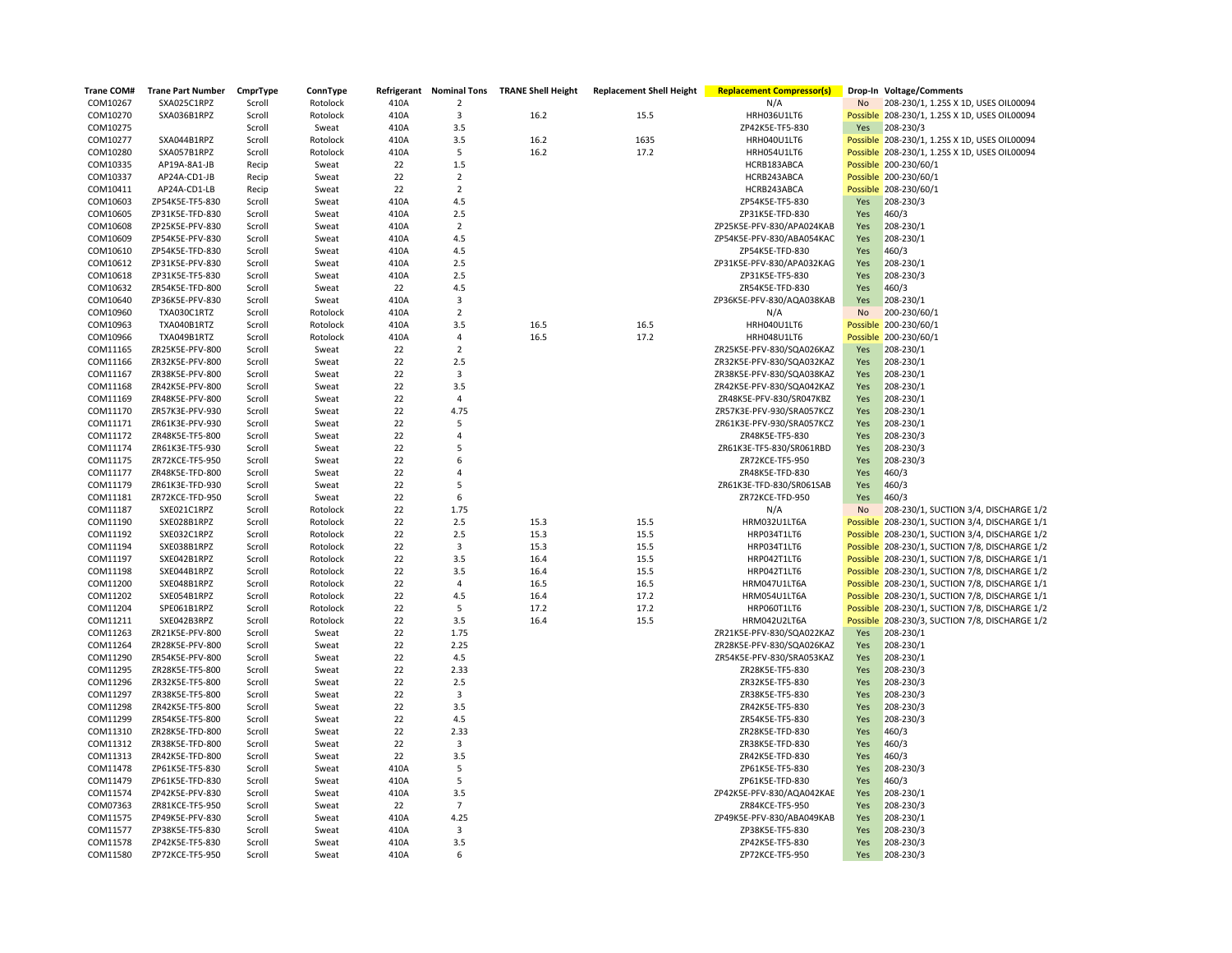| <b>Trane COM#</b>    | <b>Trane Part Number</b>           | CmprType         | ConnType       |          |                | Refrigerant Nominal Tons TRANE Shell Height | <b>Replacement Shell Height</b> | <b>Replacement Compressor(s)</b>   |            | Drop-In Voltage/Comments |
|----------------------|------------------------------------|------------------|----------------|----------|----------------|---------------------------------------------|---------------------------------|------------------------------------|------------|--------------------------|
| COM11582             | ZP38K5E-TFD-830                    | Scroll           | Sweat          | 410A     | 3              |                                             |                                 | ZP38K5E-TFD-830                    | Yes        | 460/3                    |
| COM11583             | ZP42K5E-TFD-830                    | Scroll           | Sweat          | 410A     | 3.5            |                                             |                                 | ZP42K5E-TFD-830                    | Yes        | 460/3                    |
| COM11585             | ZP72KCE-TFD-950                    | Scroll           | Sweat          | 410A     | 6              |                                             |                                 | ZP72KCE-TFD-950                    | Yes        | 460/3                    |
| COM11262             | ZR18K5E-PFV-800                    | Scroll           | Sweat          | 22       | 1.5            |                                             |                                 | ZR18K5E-PFV-830                    | Yes        | 208-230/1                |
| COM11293             | ZR68KCE-PFV-950                    | Scroll           | Sweat          | 22       | 5.5            |                                             |                                 | ZR68KCE-PFV-950                    | Yes        | 208-230/1                |
| COM11294             | ZR25K5E-TF5-800                    | Scroll           | Sweat          | 22       | $\overline{2}$ |                                             |                                 | ZR25K5E-TF5-830                    | Yes        | 208-230/3                |
| COM11173             | ZR57K3E-TF5-930                    | Scroll           | Sweat          | 22       | 4.75           |                                             |                                 | ZR57K3E-TFD-830/SR061RBD           | Yes        | 460/60/3                 |
| COM08728             | ZR68KCE-TF5-930                    | Scroll           | Sweat          | 22       | 5.5            |                                             |                                 | ZR68KCE-TF5-930                    | Yes        | 208-230/3                |
| COM11303             | ZR84KCE-TF5-950                    | Scroll           | Sweat          | 22       | $\overline{7}$ |                                             |                                 | ZR84KCE-TF5-950                    | Yes        | 208-230/3                |
| COM11176             | ZR94KCE-TF5-950                    | Scroll           | Sweat          | 22       | 8              |                                             |                                 | ZR94KCE-TF5-950                    | Yes        | 208-230/3                |
| COM08725             | ZR108KCE-TF5-950                   | Scroll           | Sweat          | 22       | 9              |                                             |                                 | ZR108KCE-TF5-950                   | Yes        | 208-230/3                |
| COM08727             | ZR125KCE-TF5-950                   | Scroll           | Sweat          | 22       | 10             |                                             |                                 | ZR125KCE-TF5-950                   | Yes        | 208-230/3                |
| COM11304             | ZR144KCE-TF5-950                   | Scroll           | Sweat          | 22       | 12             |                                             |                                 | ZR144KCE-TF5-950                   | Yes        | 208-230/3                |
| COM11483             | ZR190KCE-TE5-950                   | Scroll           | Sweat          | 22       | 15             |                                             |                                 | ZR190KCE-TE5-950                   | Yes        | 208-230/3                |
| COM11486             | ZR250KCE-TEC-951                   | Scroll           | Sweat          | 22       | 20             |                                             |                                 | ZR250KCE-TEC-951                   | Yes        | 208-230/3                |
| COM11488             | ZR300KCE-TEC-965                   | Scroll           | Rotolock       | 22       | 25             |                                             |                                 | ZR300KCE-TEC-965                   | Yes        | 208-230/3                |
| COM11309             | ZR25K5E-TFD-800                    | Scroll           | Sweat          | 22       | $\mathbf 2$    |                                             |                                 | ZR25K5E-TFD-830                    | Yes        | 460/3                    |
| COM11311             | ZR32K5E-TFD-800                    | Scroll           | Sweat          | 22       | 2.5            |                                             |                                 | ZR32K5E-TFD-830                    | Yes        | 460/3                    |
| COM11178             | ZR57K3E-TFD-930                    | Scroll           | Sweat          | 22       | 4.75           |                                             |                                 | ZR57K3E-TFD-830/SR061SAB           | Yes        | 460/3                    |
| COM11180             | ZR68KCE-TFD-930                    | Scroll           | Sweat          | 22       | 5.5            |                                             |                                 | ZR68KCE-TFD-930                    | Yes        | 460/3                    |
| COM10923             | ZR84KCE-TFD-950                    | Scroll           | Sweat          | 22       | $\overline{7}$ |                                             |                                 | ZR84KCE-TFD-950                    | Yes        | 460/3                    |
| COM11182             | ZR94KCE-TFD-950                    | Scroll           | Sweat          | 22       | 8              |                                             |                                 | ZR94KCE-TFD-950                    | Yes        | 460/3                    |
| COM11317             | ZR108KCE-TFD-950                   | Scroll           | Sweat          | 22       | 9              |                                             |                                 | ZR108KCE-TFD-950                   | Yes        | 460/3                    |
| COM08734             | ZR125KCE-TFD-950                   | Scroll           | Sweat          | 22       | 10             |                                             |                                 | ZR125KCE-TFD-950                   | Yes        | 460/3                    |
| COM11183             | ZR144KCE-TFD-950                   | Scroll           | Sweat          | 22       | 12             |                                             |                                 | ZR144KCE-TFD-950                   | Yes        | 460/3                    |
| COM11184             | ZR16M3E-TWD-961                    | Scroll           | Sweat          | 22       | 13             |                                             |                                 | ZR16M3E-TWD-961                    | Yes        | 460/3                    |
| COM11185             | ZR19M3E-TWD-961                    | Scroll           | Sweat          | 22       | 15             |                                             |                                 | ZR19M3E-TWD-961                    | Yes        | 460/3                    |
| COM11484             | ZR190KCE-TED-950                   | Scroll           | Sweat          | 22       | 15             |                                             |                                 | ZR190KCE-TED-950                   | Yes        | 460/3                    |
| COM11487             | ZR250KCE-TED-951                   | Scroll           | Sweat          | 22       | 20             |                                             |                                 | ZR250KCE-TED-951                   | Yes        | 460/3                    |
| COM11489             | ZR300KCE-TED-965                   | Scroll           | Rotolock       | 22       | 25             |                                             |                                 | ZR300KCE-TED-965                   | Yes        | 460/3                    |
| COM09553             | ZR380KCE-TED-965                   | Scroll           | Rotolock       | 22       | 30             |                                             |                                 | ZR380KCE-TED-965                   | Yes        | 460/3                    |
| COM11324             | ZR42K5E-TFE-800                    | Scroll           | Sweat          | 22       | 3.5            |                                             |                                 | ZR42K5E-TFE-830                    | Yes        | 575/3                    |
| COM11325             | ZR48K5E-TFE-800                    | Scroll           | Sweat          | 22       | $\overline{4}$ |                                             |                                 | ZR48K5E-TFE-830                    |            |                          |
| COM11326             |                                    |                  |                | 22       | 4.5            |                                             |                                 | ZR54K5E-TFE-830                    | Yes        | 575/3                    |
| COM11327             | ZR54K5E-TFE-800<br>ZR57K3E-TFE-930 | Scroll<br>Scroll | Sweat          | 22       | 4.75           |                                             |                                 | ZR57K3E-TFE-930                    | Yes        | 575/3<br>575/3           |
|                      |                                    |                  | Sweat          |          | 5              |                                             |                                 |                                    | Yes        |                          |
| COM11328<br>COM11329 | ZR61K3E-TFE-930<br>ZR68KCE-TFE-930 | Scroll<br>Scroll | Sweat<br>Sweat | 22<br>22 | 5.5            |                                             |                                 | ZR61K3E-TFE-930<br>ZR68KCE-TFE-930 | Yes<br>Yes | 575/3<br>575/3           |
| COM11330             | ZR72KCE-TFE-930                    | Scroll           | Sweat          | 22       | 6              |                                             |                                 | ZR72KCE-TFE-930                    |            | 575/3                    |
|                      | ZR81KCE-TFE-950                    |                  | Sweat          | 22       | 6.75           |                                             |                                 | ZR84KCE-TFE-950                    | Yes        |                          |
| COM11331             |                                    | Scroll           |                |          |                |                                             |                                 |                                    | Yes        | 575/3                    |
| COM11332             | ZR94KCE-TFE-930                    | Scroll           | Sweat          | 22       | 8              |                                             |                                 | ZR94KCE-TFE-950                    | Yes        | 575/3                    |
| COM11333             | ZR108KCE-TFE-950                   | Scroll           | Sweat          | 22       | 9              |                                             |                                 | ZR108KCE-TFE-950                   | Yes        | 575/3                    |
| COM11334             | ZR125KCE-TFE-950                   | Scroll           | Sweat          | 22       | 10             |                                             |                                 | ZR125KCE-TFE-950                   | Yes        | 575/3                    |
| COM11335             | ZR144KCE-TFE-950                   | Scroll           | Sweat          | 22       | 12             |                                             |                                 | ZR144KCE-TFE-950                   | Yes        | 575/3                    |
| COM11573             | ZP38K5E-PFV-830                    | Scroll           | Sweat          | 410A     | 3              |                                             |                                 | ZP38K5E-PFV-830                    | Yes        | 208-230/1                |
| COM10722             | ZP57K5E-PFV-830                    | Scroll           | Sweat          | 410A     | 4.75           |                                             |                                 | ZP57K5E-PFV-830                    | Yes        | 208-230/1                |
| COM11477             | ZP61K5E-PFV-830                    | Scroll           | Sweat          | 410A     | 5              |                                             |                                 | ZP61K5E-PFV-830                    | Yes        | 208-230/1                |
| COM10624             | ZP20K5E-TF5-830                    | Scroll           | Sweat          | 410A     | 1.75           |                                             |                                 | ZP20K5E-TF5-830                    | Yes        | 208-230/3                |
| COM11475             | ZP24K5E-TF5-830                    | Scroll           | Sweat          | 410A     | $\overline{2}$ |                                             |                                 | ZP24K5E-TF5-830                    | Yes        | 208-230/3                |
| COM09581             | ZP34K5E-TF5-830                    | Scroll           | Sweat          | 410A     | 2.75           |                                             |                                 | ZP34K5E-TF5-830                    | Yes        | 208-230/3                |
| COM11579             | ZP49K5E-TF5-830                    | Scroll           | Sweat          | 410A     | 4              |                                             |                                 | ZP49K5E-TF5-830                    | Yes        | 208-230/3                |
| COM10723             | ZP57K5E-TF5-830                    | Scroll           | Sweat          | 410A     | 4.75           |                                             |                                 | ZP57K5E-TF5-830                    | Yes        | 208-230/3                |
| COM11581             | ZP90KCE-TF5-950                    | Scroll           | Sweat          | 410A     | 8              |                                             |                                 | ZP90KCE-TF5-950                    | Yes        | 208-230/3                |
| COM08840             | ZP103KCE-TF5-950                   | Scroll           | Sweat          | 410A     | 9              |                                             |                                 | ZP103KCE-TF5-950                   | Yes        | 208-230/3                |
| COM08831             | ZP120KCE-TF5-950                   | Scroll           | Sweat          | 410A     | 10             |                                             |                                 | ZP120KCE-TF5-950                   | Yes        | 208-230/3                |
| COM08849             | ZP137KCE-TF5-950                   | Scroll           | Sweat          | 410A     | 11             |                                             |                                 | ZP137KCE-TF5-950                   | Yes        | 208-230/3                |
| COM11801             | ZP154KCE-TE5-950                   | Scroll           | Sweat          | 410A     | 13             |                                             |                                 | ZP154KCE-TE5-950                   | Yes        | 208-230/3                |
| COM11480             | ZP182KCE-TE5-950                   | Scroll           | Sweat          | 410A     | 15             |                                             |                                 | ZP182KCE-TE5-950                   | Yes        | 208-230/3                |
| COM11481             | ZP235KCE-TEC-951                   | Scroll           | Sweat          | 410A     | 20             |                                             |                                 | ZP235KCE-TEC-951                   | Yes        | 208-230/3                |
| COM11587             | ZP285KCE-TEC-951                   | Scroll           | Sweat          | 410A     | 24             |                                             |                                 | ZP285KCE-TEC-951                   | Yes        | 208-230/3                |
| COM11588             | ZP295KCE-TEC-951                   | Scroll           | Sweat          | 410A     | 25             |                                             |                                 | ZP295KCE-TEC-951                   | Yes        | 208-230/3                |
| COM10882             | ZP385KCE-TEC-966                   | Scroll           | Rotolock       | 410A     | 32             |                                             |                                 | ZP385KCE-TEC-966                   | Yes        | 208-230/3                |
| COM10617             | ZP20K5E-TFD-830                    | Scroll           | Sweat          | 410A     | 1.75           |                                             |                                 | ZP20K5E-TFD-830                    | Yes        | 460/60/3                 |